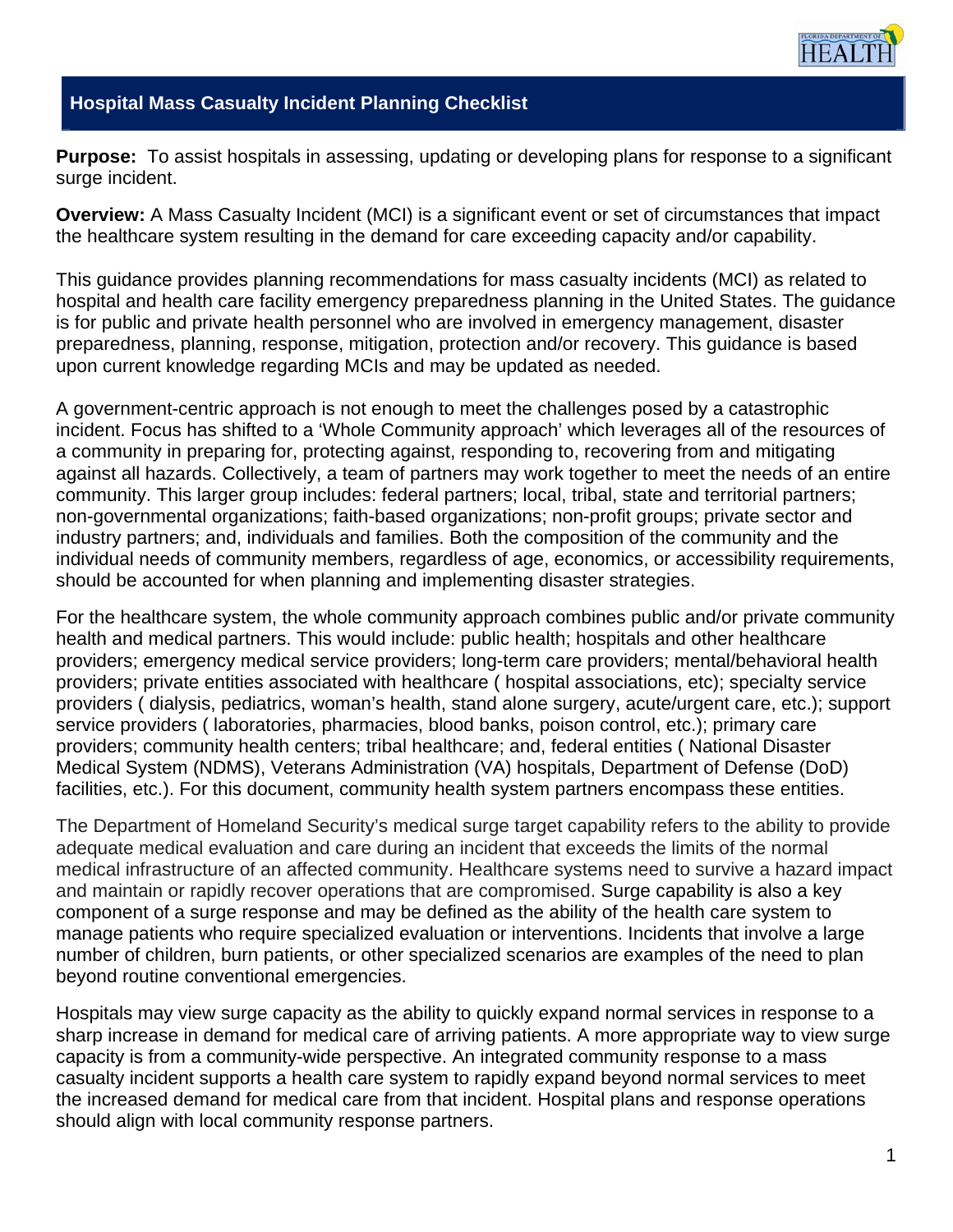Medical surge response includes having:

- An incident command system for crisis management
- Potential patient beds or available space in which patients may be triaged, managed, decontaminated, and/or sheltered
- Available personnel of all types
- Necessary equipment and supplies, medications, and patient care items
- Mechanism for evaluation and critique of response

For planning purposes, hospitals should assume the incident may overwhelm existing resources.

**Surge Plan Options:** Many elements that should be addressed in developing Surge Plans may already be included in the Emergency Operation Plan (EOP) or other hospital plans, policies, procedures, or protocols.

Surge Plans (and policies and procedures) should address internal and external communication regarding current emergency status for surge levels, regulatory status, the type, scope, and expected duration of an incident, and escalation and de-escalation as new information is received. The strength of a good plan is to have adequate detail to allow implementation by staff that may not be familiar with the plan. Job action sheets, task checklists and other tools for activating the surge plan may be developed for this purpose. Policy and background documentation should be referenced and available, but should not serve as primary resources providing direction at the onset of a surge incident.

Plans should be in compliance with state and federal requirements and with standards set by accreditation organizations.

*Note: Florida's checklist has been adapted with permission from the California Hospital Association version.*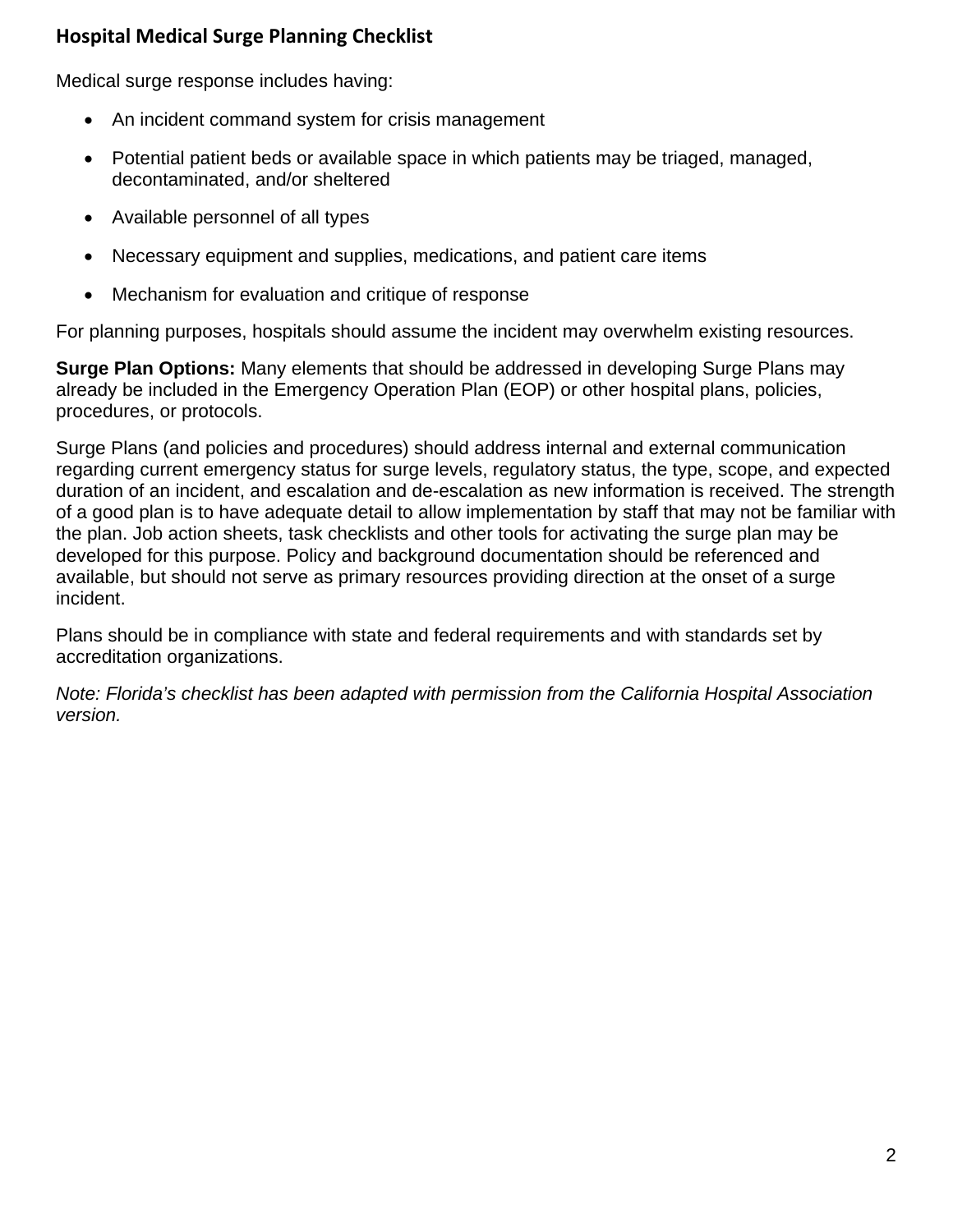**Using the Checklist:** The individual or team responsible for disaster planning should review the checklist.

The checklist is organized into four main sections that cover key aspects of a comprehensive surge plan: Command and Management Structure; Surge Capacity and Space; Surge Staffing; and. Surge Supplies.

*Note the status of plan elements in the "Status" columns (C-Completed, IP-In Progress, NS-Not Started, NA- Not Applicable) and the Location (EOP, Safety Management Plan, Infectious Disease Plan, etc).* 

#### **1. Command and Management Structure**

| <b>Status</b> | <b>Location</b> | <b>Plan Elements</b>                                                                                                                                                                                                                                                                                                         |  |
|---------------|-----------------|------------------------------------------------------------------------------------------------------------------------------------------------------------------------------------------------------------------------------------------------------------------------------------------------------------------------------|--|
|               |                 | Identifies triggers, who has decision-making authority, the process for<br>activating the Emergency Operations Plan (EOP), and surge plan:                                                                                                                                                                                   |  |
|               |                 | Clearly defined process for the verification of the incident and activation of<br>the Hospital Incident Command System (HICS) and determination of<br>appropriate positions to be activated                                                                                                                                  |  |
|               |                 | o Activation of the Hospital Command Center (HCC) based on a scaled<br>approach                                                                                                                                                                                                                                              |  |
|               |                 | Medical Technical Specialists/Subject Matter Experts (SMEs)<br>$\circ$<br>identified and resources available for consultation as needed (e.g.<br>Hazmat for chemical incidents; Infection Control Preventionists and<br>Epidemiology for Biological events; Radiation Safety Officer for<br>Radiological/Nuclear incidents). |  |
|               |                 | <b>Communications:</b> Plan describes primary and back up internal and external<br>$\bullet$<br>communication systems, assigned frequencies and uses, maintenance and<br>equipment locations (texting, internet, telephone, cell, radios, satellite phones,<br>HAM radio, Incident Management Software)                      |  |
|               |                 | Initial notification and assessment of the incident type, scope and<br>$\circ$<br>magnitude, estimated influx of patients, real or potential impact on the<br>hospital, and special response needs (infectious disease, hazardous<br>materials)                                                                              |  |
|               |                 | The EOP identifies the local government points of contacts with 24/7<br>$\circ$<br>contact numbers; alternate contacts; appropriate notification priorities<br>and processes; and, a process for updating information                                                                                                        |  |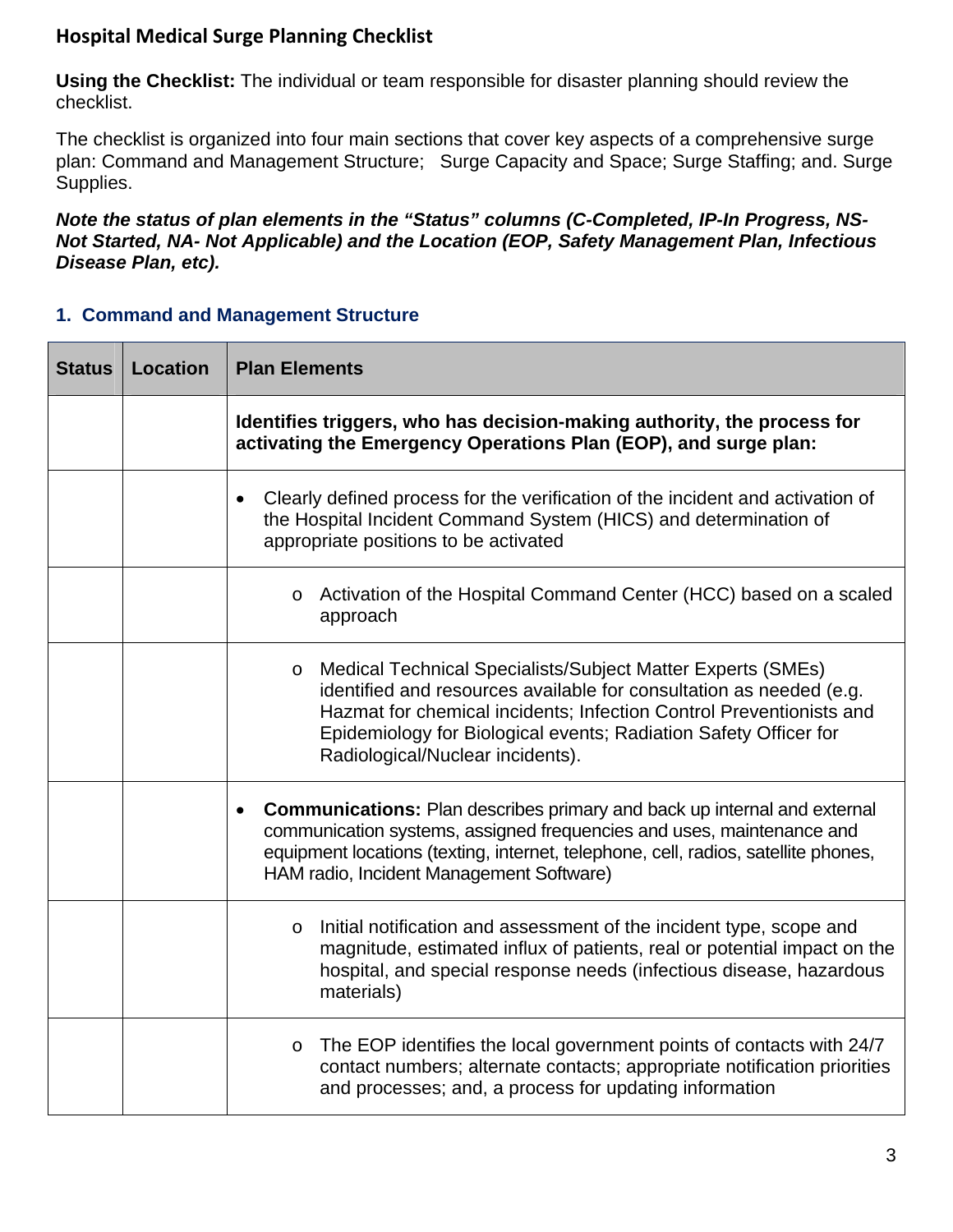| Notification from or to appropriate local governmental points of<br>$\circ$<br>contact (local health department, local emergency medical services<br>agency, local emergency management, Regional POC, and<br>community health system partners) of the surge status and activation<br>of the EOP and surge plan. |
|------------------------------------------------------------------------------------------------------------------------------------------------------------------------------------------------------------------------------------------------------------------------------------------------------------------|
| Establish ongoing communications with ESF-8 reporting system to<br>$\circ$<br>report: patient census and bed capacity using HAvBED standardized<br>reporting terminology; hospital status, critical issues, and resource<br>requests                                                                             |
| Internal notification/communications and staff call-back protocols (call<br>$\circ$<br>trees, contact information, etc.) based on a scaled approach                                                                                                                                                              |
| Consider Memoranda of Agreement (MOA) or Memoranda of Understanding<br>(MOU) with community health system partners                                                                                                                                                                                               |
| <b>Security – Facility Access:</b> Plan for securing and limiting facility access<br>during a surge incident                                                                                                                                                                                                     |
| $\circ$ Security assessment with plans to address vulnerabilities                                                                                                                                                                                                                                                |
| Plan for activating traffic control measures for vehicular and<br>$\circ$<br>pedestrian access to facility (pre-planned traffic control measures,<br>tools, etc.)                                                                                                                                                |
| Road map outlining ingress, egress, and traffic controls during surge<br>$\circ$<br>incident (coordinated with law enforcement), parking considerations<br>and other transportation needs                                                                                                                        |
| Specific staffing assignments and instructions for traffic control (who,<br>$\circ$<br>what, how) during a surge incident                                                                                                                                                                                        |
| Plan for initiating hospital or campus lock-down and/or limited access<br>O<br>and entry                                                                                                                                                                                                                         |
| Identification/diagram of all access points in hospital and facilities on<br>O<br>hospital campus                                                                                                                                                                                                                |
| Identification of limited access points for entry and procedures for<br>O<br>monitoring/managing staff                                                                                                                                                                                                           |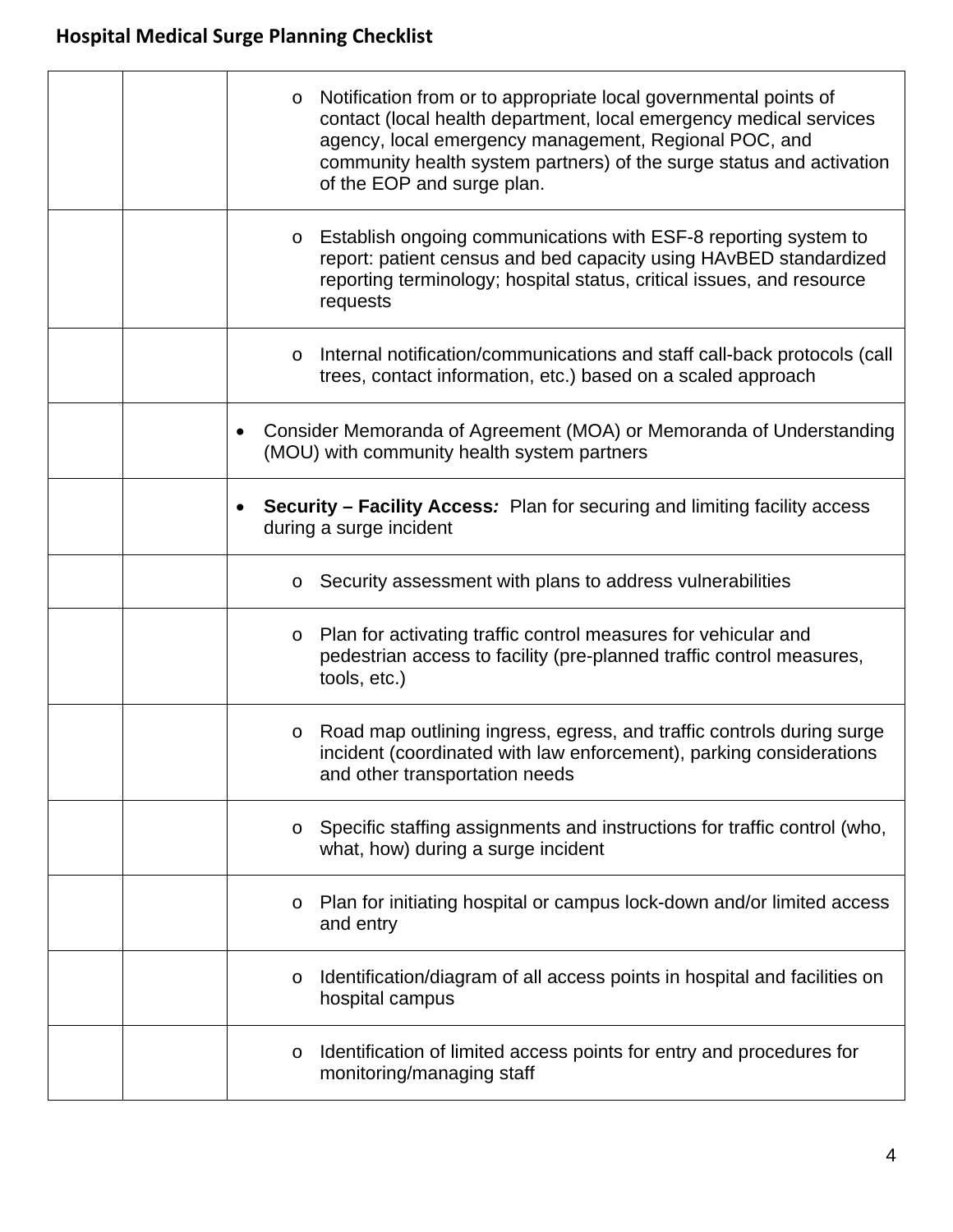|  | o Criteria and protocols for entry and exit to hospital or campus<br>facilities- including staff, volunteers, patients, family, and other<br>individuals (who, identification requirements)                                                                                                                |
|--|------------------------------------------------------------------------------------------------------------------------------------------------------------------------------------------------------------------------------------------------------------------------------------------------------------|
|  | Staffing plan for monitoring closed entrances (which will only be<br>$\circ$<br>locked for external entry)                                                                                                                                                                                                 |
|  | Communication between security, manned access points, and HCC<br>$\circ$                                                                                                                                                                                                                                   |
|  | Special considerations following a no-notice attack (e.g. creating a<br>$\circ$<br>secure perimeter, restricting access to adjacent parking areas,<br>increasing surveillance, limiting visitation, etc.)                                                                                                  |
|  | Training for staff that may be utilized in security roles (including<br>$\circ$<br>protocols, handling abusive behavior, chain of custody etc.)                                                                                                                                                            |
|  | Plan and mutual aid agreements for assistance with hospital security<br>$\circ$<br>(e.g. hospital staffing pool, local law enforcement, outside agencies,<br>$etc.$ )                                                                                                                                      |
|  | Consider alternative parking area(s) and transportation to and from<br>$\circ$<br>alternate parking area(s)                                                                                                                                                                                                |
|  | <b>Resources: (See Hospital Mass Casualty Incident Planning Resources)</b><br>$\bullet$<br>document) Activation of resource management system including inventory,<br>tracking, prioritizing, procuring, and allocating of resources:                                                                      |
|  | Identify incident-specific resource needs<br>$\circ$                                                                                                                                                                                                                                                       |
|  | Consider supply chain/materials management de-activation<br>$\circ$<br>procedures and documentation (see HICS)                                                                                                                                                                                             |
|  | <b>Continuity of Operations: Hospital has a Continuity of Operations Plan</b><br>(COOP) which identifies critical/essential services, non-essential services<br>and protocols for staff reassignments during a disaster or significant surge<br>incident. Manual backup processes and forms are identified |
|  | Plan identifies triggers for evacuation or shelter in place based on<br>$\circ$<br>structural integrity of facility infrastructure or community damages                                                                                                                                                    |
|  | Work with local law enforcement agencies about requirements<br>٠<br>for entry/re-entry)                                                                                                                                                                                                                    |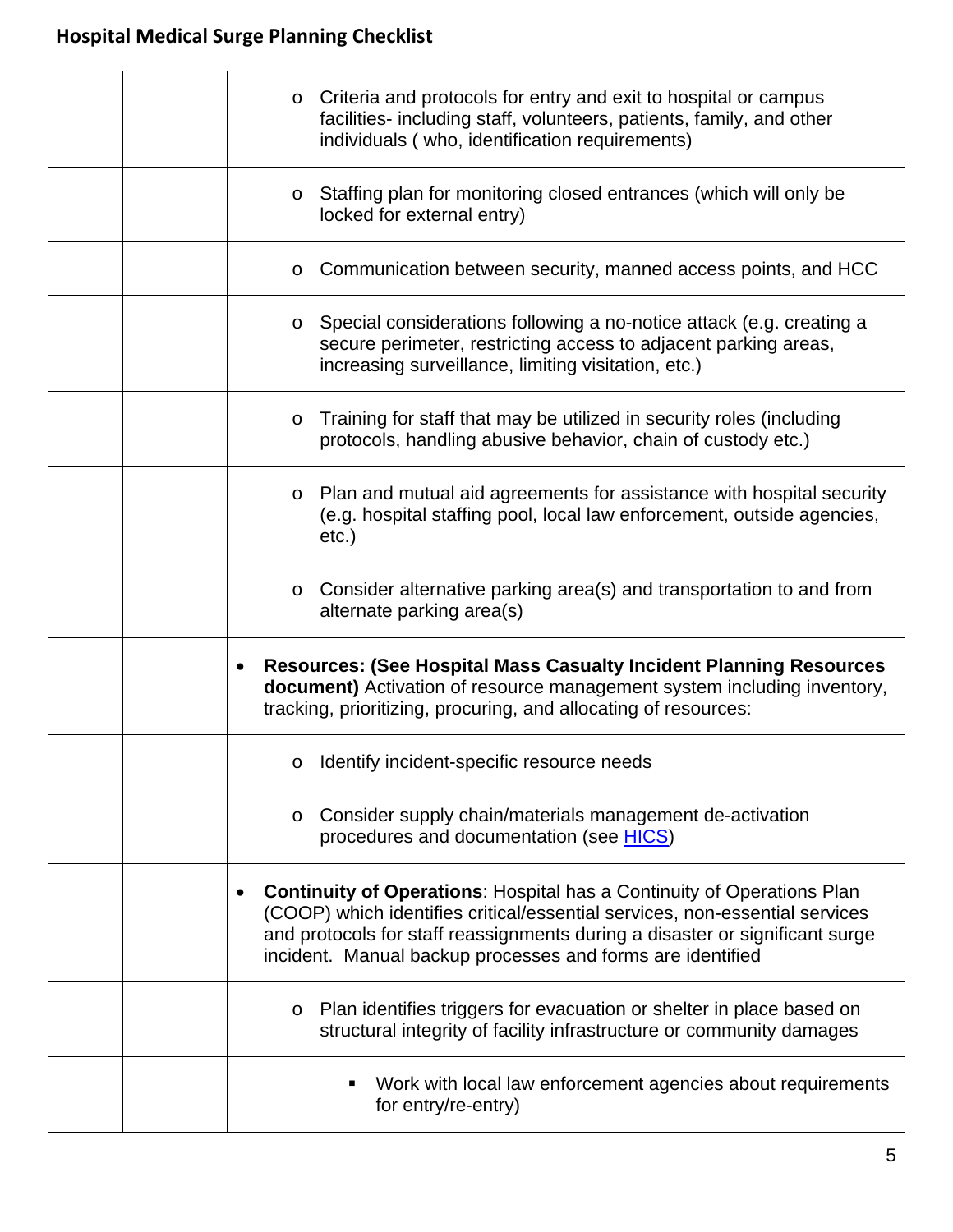### **2. Surge Capacity and Space**

| <b>Status</b> | <b>Location</b> | <b>Plan Elements</b>                                                                                                                                                                                                           |  |
|---------------|-----------------|--------------------------------------------------------------------------------------------------------------------------------------------------------------------------------------------------------------------------------|--|
|               |                 | <b>Surge Space:</b> Specific protocols for creating capacity to care for a<br>$\bullet$<br>significant surge of disaster patients (includes expanding ambulatory and<br>inpatient capacity beyond licensed capacity).          |  |
|               |                 | Plan for immediate cancellation/delay of scheduled/non-emergent<br>$\circ$<br>admissions, procedures, and diagnostic testing                                                                                                   |  |
|               |                 | Inpatient admissions (scheduled surgeries/procedures)<br>$\circ$                                                                                                                                                               |  |
|               |                 | <b>Clinic visits</b><br>$\circ$                                                                                                                                                                                                |  |
|               |                 | Outpatient surgeries and procedures (endoscopy, catheterization,<br>$\circ$<br>radiology)                                                                                                                                      |  |
|               |                 | Diagnostic/Ancillary services (Laboratory, Imaging, and Special<br>$\circ$<br>Procedures)                                                                                                                                      |  |
|               |                 | Protocols for rapid and periodic review of patients for admission<br>$\circ$<br>discharge or transfer                                                                                                                          |  |
|               |                 | o Communication and coordination with HCC regarding activated and<br>available community resources to triage, discharge or transfer (plan<br>should include checklist with location, level of care and contact<br>information) |  |
|               |                 | $\circ$ Identify how clinical areas may be utilized                                                                                                                                                                            |  |
|               |                 | Include information related to short and long-term planning for<br>$\circ$<br>disruption of services for all care areas                                                                                                        |  |
|               |                 | Capacity and use, considering cohorting of patients (inpatient, minor care,<br>٠<br>holding)                                                                                                                                   |  |
|               |                 | Activation (define responsibility and activation process)                                                                                                                                                                      |  |
|               |                 | Management and operation of the area (describe responsibilities and<br>$\bullet$<br>procedures)                                                                                                                                |  |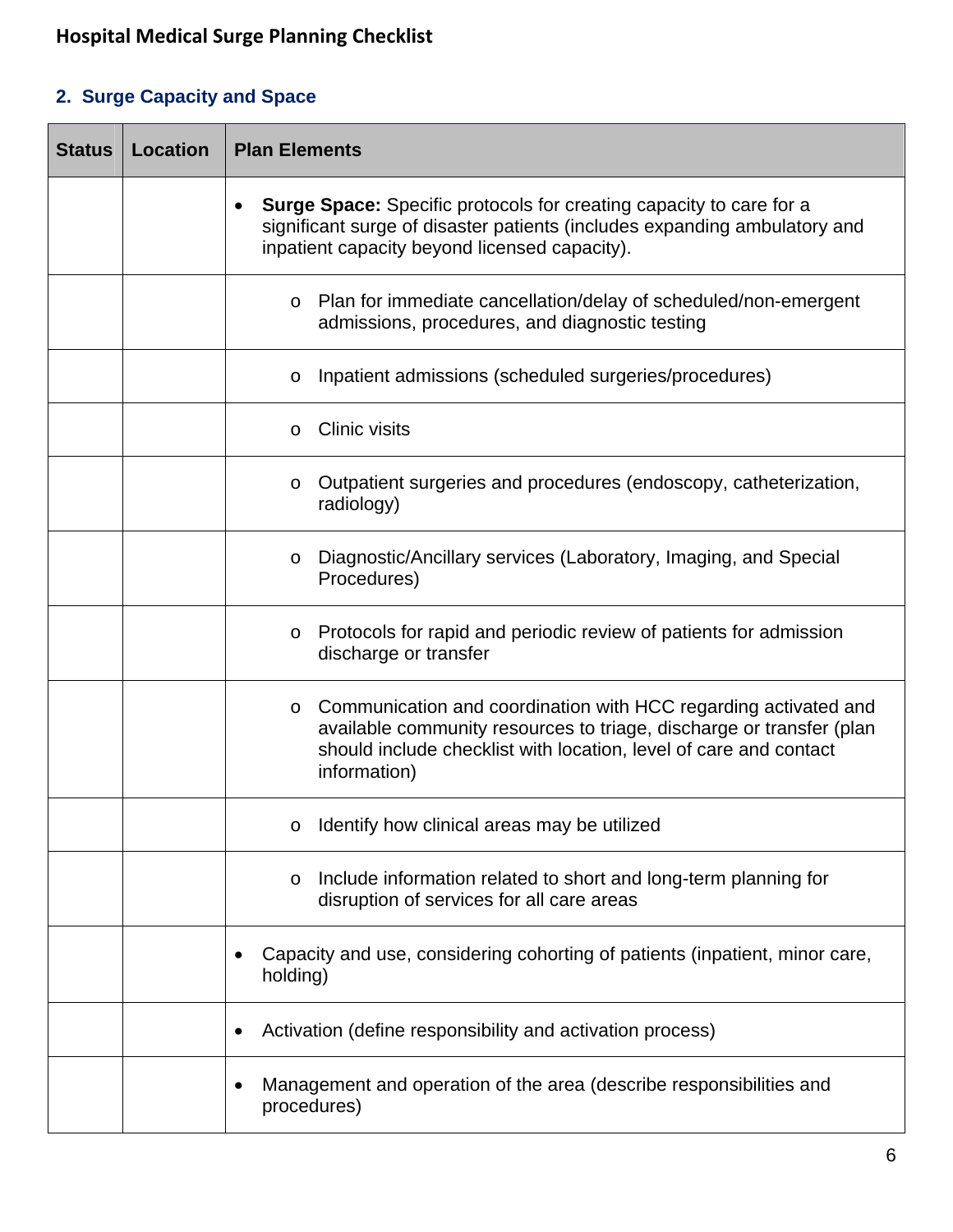|  | Equipment and supplies (including re-supply)                                                                                                                                                                                                                                                                                            |
|--|-----------------------------------------------------------------------------------------------------------------------------------------------------------------------------------------------------------------------------------------------------------------------------------------------------------------------------------------|
|  | Staffing (identify requirements and staffing plan)<br>$\bullet$                                                                                                                                                                                                                                                                         |
|  | At-Risk populations requiring medical treatment, sheltering and/or safe<br>$\bullet$<br>harboring (includes admission and/or transfer information)                                                                                                                                                                                      |
|  | Method of triage to discharge from area, including transport method(s)<br>$\bullet$                                                                                                                                                                                                                                                     |
|  | <b>Initial Treatment Areas:</b> Plan for activation and operation (to include<br>$\circ$<br>identification of sites, signage, capacity, responsibility,<br>communications, staffing, equipment and supplies, patient<br>tracking/medical records, etc.). Emergency department space should<br>be prioritized to higher acuity patients. |
|  | Immediate care area(s): Red tagged patients                                                                                                                                                                                                                                                                                             |
|  | Delayed care area(s): Yellow tagged patients.                                                                                                                                                                                                                                                                                           |
|  | Minor care area(s): Green tagged patients                                                                                                                                                                                                                                                                                               |
|  | Palliative Care area: Black tagged expectant patient<br>п                                                                                                                                                                                                                                                                               |
|  | <b>Morgue area(s):</b> Fatality management plans have been established<br>$\circ$<br>for management and disposition of black tagged deceased patients.                                                                                                                                                                                  |
|  | Plans are consistent and coordinated with county/regional<br><b>Medical Examiner Plans</b>                                                                                                                                                                                                                                              |
|  | Includes mortality estimates by type of incident to anticipate<br>٠<br>and secure supplies                                                                                                                                                                                                                                              |
|  | Plan for expanding decedent storage capacity; including<br>ш<br>alternative hospital areas (identify current and prospective<br>capacity)                                                                                                                                                                                               |
|  | Agreements with external agencies for additional decedent<br>transport and storage capacity, consistent with local plans<br>(contacts and capacity)                                                                                                                                                                                     |
|  | <b>Additional initial care area(s):</b>                                                                                                                                                                                                                                                                                                 |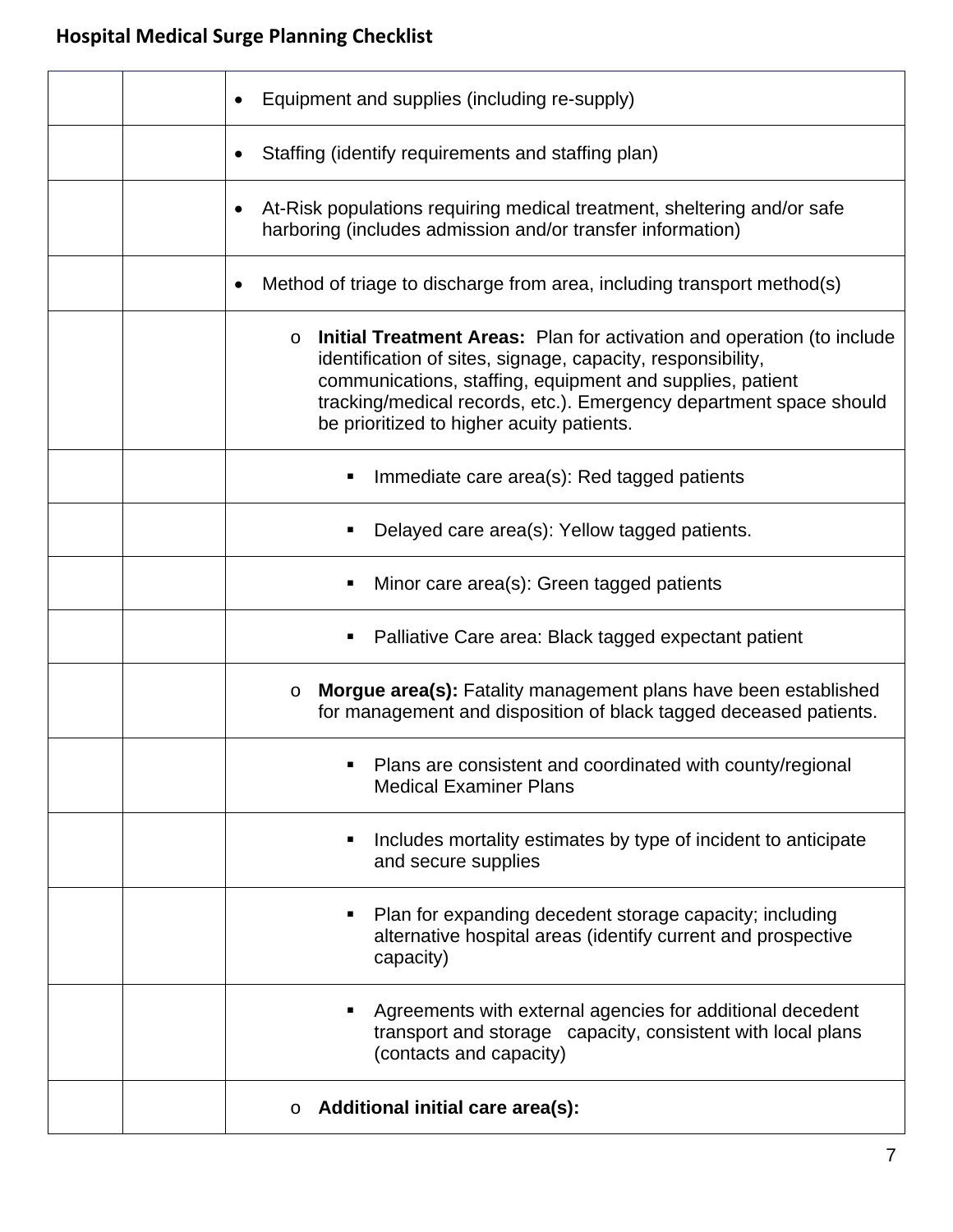| Operating Room/Post Anesthesia Care Unit (for patients<br>requiring surgeries in order of highest priority)                                                                                                                                                                                                    |
|----------------------------------------------------------------------------------------------------------------------------------------------------------------------------------------------------------------------------------------------------------------------------------------------------------------|
| Pediatric care                                                                                                                                                                                                                                                                                                 |
| Infectious disease care area (specific to type of contagion)<br>п                                                                                                                                                                                                                                              |
| Behavioral health / psychiatric care<br>п                                                                                                                                                                                                                                                                      |
| Inpatient capacity: Specific plans for increasing bed capacity to care<br>$\circ$<br>for a surge of inpatients, including expanding beyond licensed<br>capacity while maintaining continuity of operations and care for<br>current patients. Consult with licensing and regulatory agencies as<br>appropriate. |
| Critical care: expansion of bed capacity in existing units, use of<br>other areas/units. This may include admitting trauma, burn<br>patients, or specialty patients unable to transfer to appropriate<br>level of care                                                                                         |
| Intermediate care: step-down, telemetry units                                                                                                                                                                                                                                                                  |
| Medical/surgical care: Use of alternative care areas<br>п                                                                                                                                                                                                                                                      |
| Specialty units: Pediatric, Neonatal, or Maternity. This may<br>include plans for increasing bed capacity, or delivery of care for<br>those unable to transfer to appropriate level of care                                                                                                                    |
| Isolation: Identify specific hospital unit(s) or areas for negative<br>pressure or isolation through independent ventilation if incident<br>involves contagious/infectious disease.                                                                                                                            |
| <b>Triage:</b> Plans to activate and operate triage area(s) during a surge incident<br>٠<br>include:                                                                                                                                                                                                           |
| Activation triggers for establishing alternate/additional triage areas are<br>O<br>defined                                                                                                                                                                                                                     |
| Primary and alternate triage areas (consider external triage areas,<br>$\circ$<br>incident type, and facility damage) are identified                                                                                                                                                                           |
| Defined responsibility and processes for set-up and operation of<br>O                                                                                                                                                                                                                                          |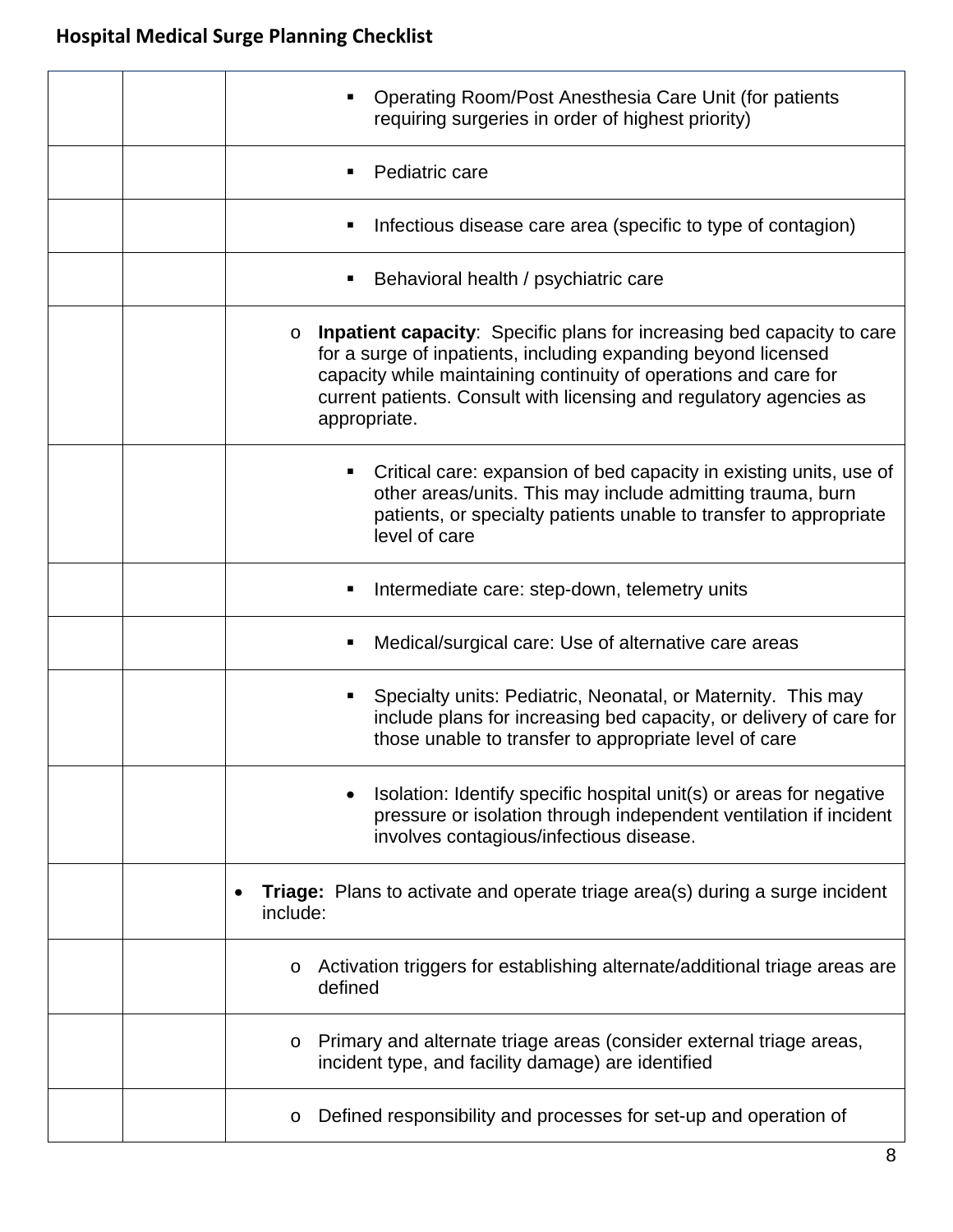| triage area(s)                                                                                                                                                                                                                                                                                            |
|-----------------------------------------------------------------------------------------------------------------------------------------------------------------------------------------------------------------------------------------------------------------------------------------------------------|
| Communications plan for communications between triage areas,<br>$\circ$<br>emergency department, other key departments and the HCC<br>(landlines, radios)                                                                                                                                                 |
| Staffing of the alternate triage sites<br>$\circ$                                                                                                                                                                                                                                                         |
| Provision of supplies and equipment for the triage area (consider<br>$\circ$<br>scope and type of incident, based on the facility hazard vulnerability<br>analysis (HVA)                                                                                                                                  |
| Infectious and/or exposed patient triage area(s) and protocols (standard<br>$\circ$<br>precautions, respiratory protection protocols, staff personal protective<br>equipment (PPE), ventilation                                                                                                           |
| A process for how the flow of patients may occur to and from the<br>$\circ$<br>triage area(s)                                                                                                                                                                                                             |
| $\circ$ A process for directing patients to triage area(s)                                                                                                                                                                                                                                                |
| Patient Tracking: Plan includes minimum patient documentation<br>$\circ$<br>requirements for use during a surge incident and protocols for patient<br>tracking (HICS form 254 - Disaster Victim Patient Tracking Form) and<br>reporting to appropriate agencies (County ESF-8/EOC, American Red<br>Cross) |
| $\circ$ Communication with the HCC to identify available community<br>resources (checklist with level of care capability and contact<br>information)                                                                                                                                                      |
| Triage protocols for internal and external patient disposition (START<br>$\circ$<br>and/or JumpSTART)                                                                                                                                                                                                     |
| <b>Decontamination:</b> Plan to activate and perform decontamination, as<br>٠<br>necessary.                                                                                                                                                                                                               |
| Primary and alternative decontamination areas: Consider external<br>$\circ$<br>areas, type of incident, type of substance, and facility damage<br>potential                                                                                                                                               |
| Plan for set-up, designation of space and operation of holding and<br>$\circ$<br>decontamination area(s). Include a list individuals or the team                                                                                                                                                          |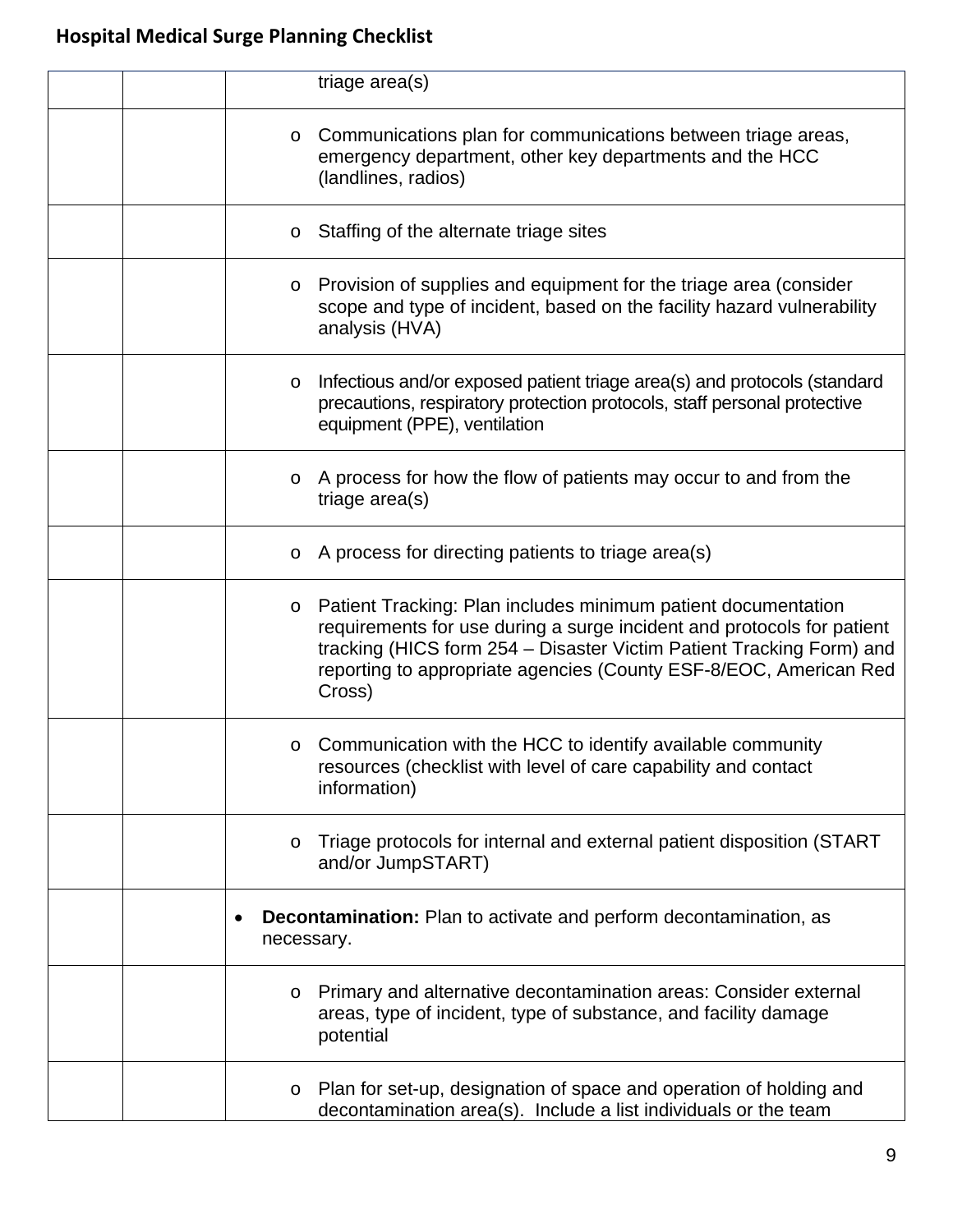| responsible                                                                                                                                                                                                                                                                                            |
|--------------------------------------------------------------------------------------------------------------------------------------------------------------------------------------------------------------------------------------------------------------------------------------------------------|
| Plan for segregation and decontamination of prioritized contaminated<br>$\circ$<br>individuals and their belongings                                                                                                                                                                                    |
| Plan for segregation of contaminated vehicles, equipment, and<br>$\circ$<br>supplies                                                                                                                                                                                                                   |
| $\circ$ A process for directing patients to decontamination area(s)                                                                                                                                                                                                                                    |
| $\circ$ Communications protocols within the decontamination area(s) and<br>between other units                                                                                                                                                                                                         |
| o A process for human and material resource staging, demobilization,<br>and reconstitution                                                                                                                                                                                                             |
| Plan for staging and rehabilitation of decontamination teams<br>$\circ$                                                                                                                                                                                                                                |
| <b>Ambulatory Care Capacity:</b> Specific plans for expanding capacity to care<br>٠<br>for surge of emergency/ambulatory patients, including use of ambulatory<br>care centers, and opening alternative treatment areas (surge tents, clinics,<br>other hospital areas and facilities).                |
| Identified trigger to use alternative care sites (ACS's) including<br>$\circ$<br>medical staff supervision, types of patients who may be treated,<br>staffing, supplies and re-supply provisions, communications, security,<br>protocols, patient flow, documentation, billing, discharge instructions |
| <b>Family Assistance Center:</b> Specific plans to dedicate space to support<br>$\bullet$<br>family members with information, reunification, and counseling.                                                                                                                                           |
| Identify how space may be set up with communications, trained<br>$\circ$<br>support staff, waiting areas, security, food, and water                                                                                                                                                                    |
| <b>Media Staging Area: Plan includes protocols for communication with the</b><br>٠<br>media in coordination with county and other healthcare providers.                                                                                                                                                |
| Protocols for communication with media and identifying media<br>$\circ$<br>spokesperson(s)                                                                                                                                                                                                             |
| Coordination with County Emergency Operations Center/Joint<br>$\circ$<br>Information Center (JIC) to establish common messaging and                                                                                                                                                                    |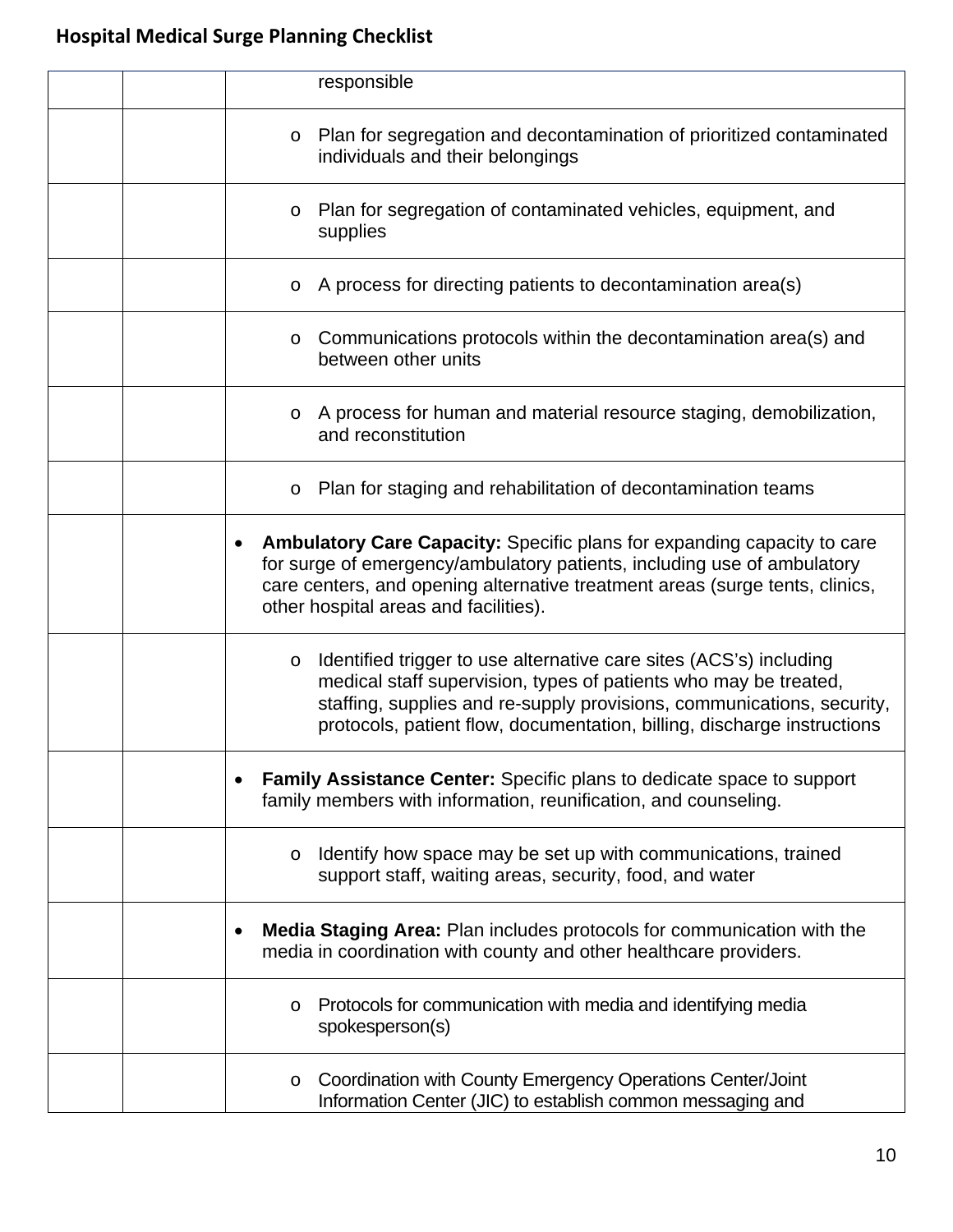|  | information dissemination                                                                                           |
|--|---------------------------------------------------------------------------------------------------------------------|
|  | o Pre-prepared templates for issuing press statements (consider key<br>incident types, common statements and facts) |

### **3. Creating Surge Capacity Staffing**

| <b>Status</b> | <b>Location</b> | <b>Plan Elements</b>                                                                                                                                                                                                     |  |
|---------------|-----------------|--------------------------------------------------------------------------------------------------------------------------------------------------------------------------------------------------------------------------|--|
|               |                 | <b>Staffing:</b> Specific plans for staffing during a significant surge incident using<br>hospital staff, contracted pools, and mutual aid resources, taking into<br>consideration type and scope of incident including: |  |
|               |                 | Identification of staffing needs by staff type, service area<br>$\circ$                                                                                                                                                  |  |
|               |                 | Contingency staffing plan identifies minimum staffing needs and<br>$\circ$<br>prioritizes critical and non-essential services                                                                                            |  |
|               |                 | Current staff contact information and ensure availability to HCC and<br>$\circ$<br>individuals responsible/systems used for making staff contacts                                                                        |  |
|               |                 | Staff notification and call-back protocols, including responsibilities.<br>$\circ$<br>Multiple methods identified and automated if possible                                                                              |  |
|               |                 | Staff disaster response assignments/roles (labor pool, specific<br>$\circ$<br>units/areas, etc.) considering type of incident                                                                                            |  |
|               |                 | Reassignment of staff to support critical/essential services<br>$\circ$                                                                                                                                                  |  |
|               |                 | Cross-training/JIT availability for staff<br>$\circ$                                                                                                                                                                     |  |
|               |                 | o Agreements with staffing agencies (assume multiple organizations<br>have agreement with the same agencies)                                                                                                             |  |
|               |                 | Protocols for requesting and receiving staff resources (volunteers,<br>$\circ$<br>special needs teams, etc.) through HCC to local government point of<br>contact                                                         |  |
|               |                 | Identify responsibility to check status of regulatory waivers regarding<br>$\circ$<br>staffing ratios, licensure, and scope of practice                                                                                  |  |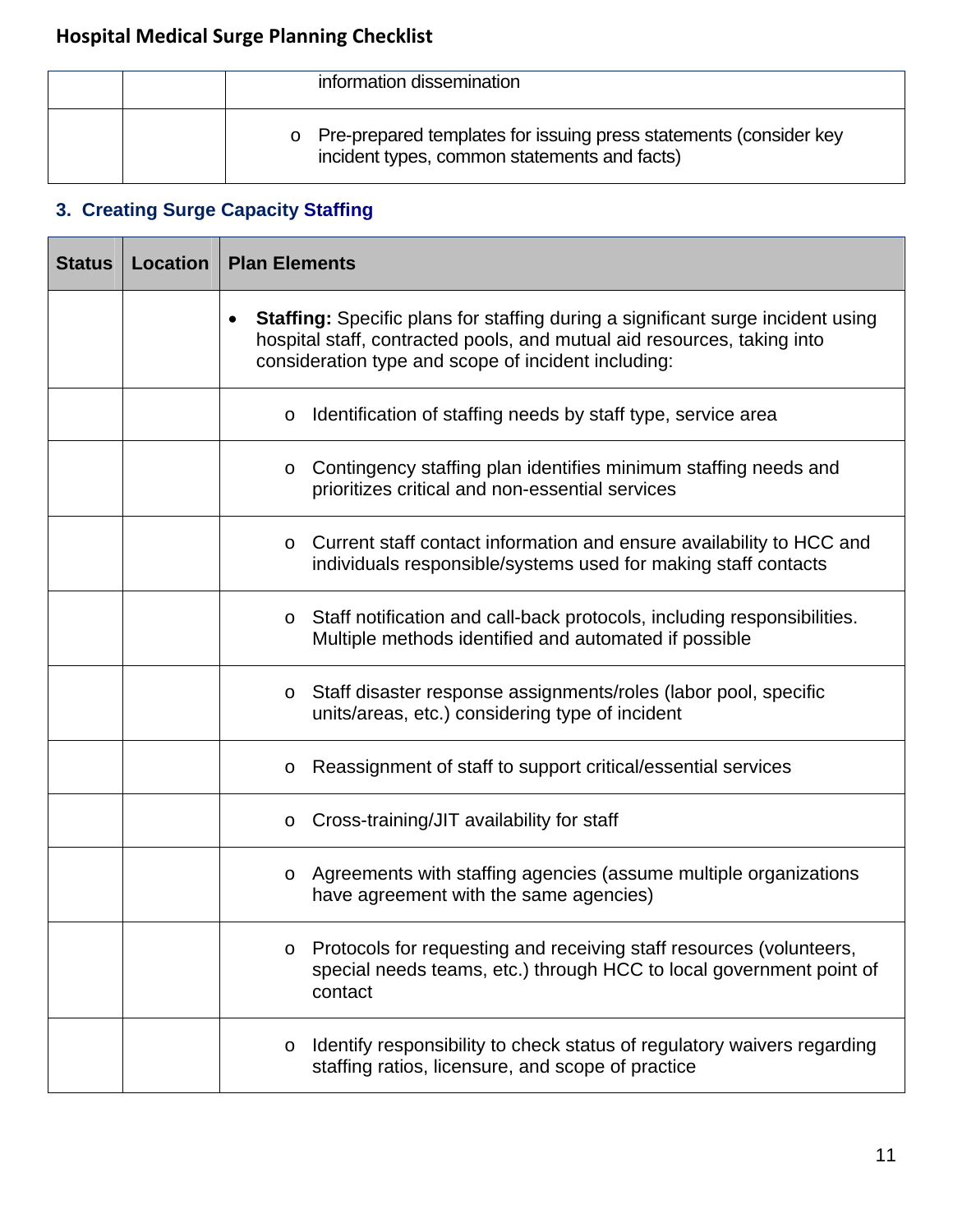|           | Provide regular updates to staff as to the status of the incident<br>$\circ$                                                                                                                                                                                                     |
|-----------|----------------------------------------------------------------------------------------------------------------------------------------------------------------------------------------------------------------------------------------------------------------------------------|
|           | Address shift change, rotation, rest areas, clothing, personal hygiene<br>$\circ$<br>areas, and feeding of staff                                                                                                                                                                 |
|           | Protocols for shift changes and rotation of staff (consider type of<br>$\circ$<br>incident)                                                                                                                                                                                      |
|           | Specific areas designated for staff respite and sleeping.<br>O                                                                                                                                                                                                                   |
|           | <b>Volunteers:</b> Plan includes utilization of non-facility volunteers including<br>policies and procedures for accepting, credentialing, orienting, training, and<br>using volunteers during a surge incident.                                                                 |
|           | Volunteer check-in protocols including staffing of check-in location<br>$\circ$<br>(single entry)                                                                                                                                                                                |
|           | Registration, credentialing, and privileging protocols<br>O                                                                                                                                                                                                                      |
|           | Systems to collect, track, and maintain volunteer information (HICS<br>$\circ$<br>form 253 Volunteer Staff Registration)                                                                                                                                                         |
|           | Issuance of temporary identification badges                                                                                                                                                                                                                                      |
|           | Protocols for assignments and roles by type of volunteer                                                                                                                                                                                                                         |
|           | Process and identified personnel for Just-in-Time (JIT) training as<br>appropriate to volunteer role(s)                                                                                                                                                                          |
| $\bullet$ | <b>Staff/Family Needs:</b> Specific plans for addressing staff needs, family, and<br>domestic concerns during a surge incident.                                                                                                                                                  |
|           | Internal or external arrangements for dependent care to include, if<br>$\circ$<br>necessary, boarding, food and special needs to remove barriers that<br>may prevent staff from coming to work (encourage staff to have family<br>disaster plan and to pre-arrange, if possible) |
|           | Internal or external arrangements for pet care (encourage staff to pre-<br>O<br>arrange)                                                                                                                                                                                         |
|           | Protocols and specific assignment of appropriately trained professionals<br>O<br>to monitor and assess staff for stress-related needs and other health                                                                                                                           |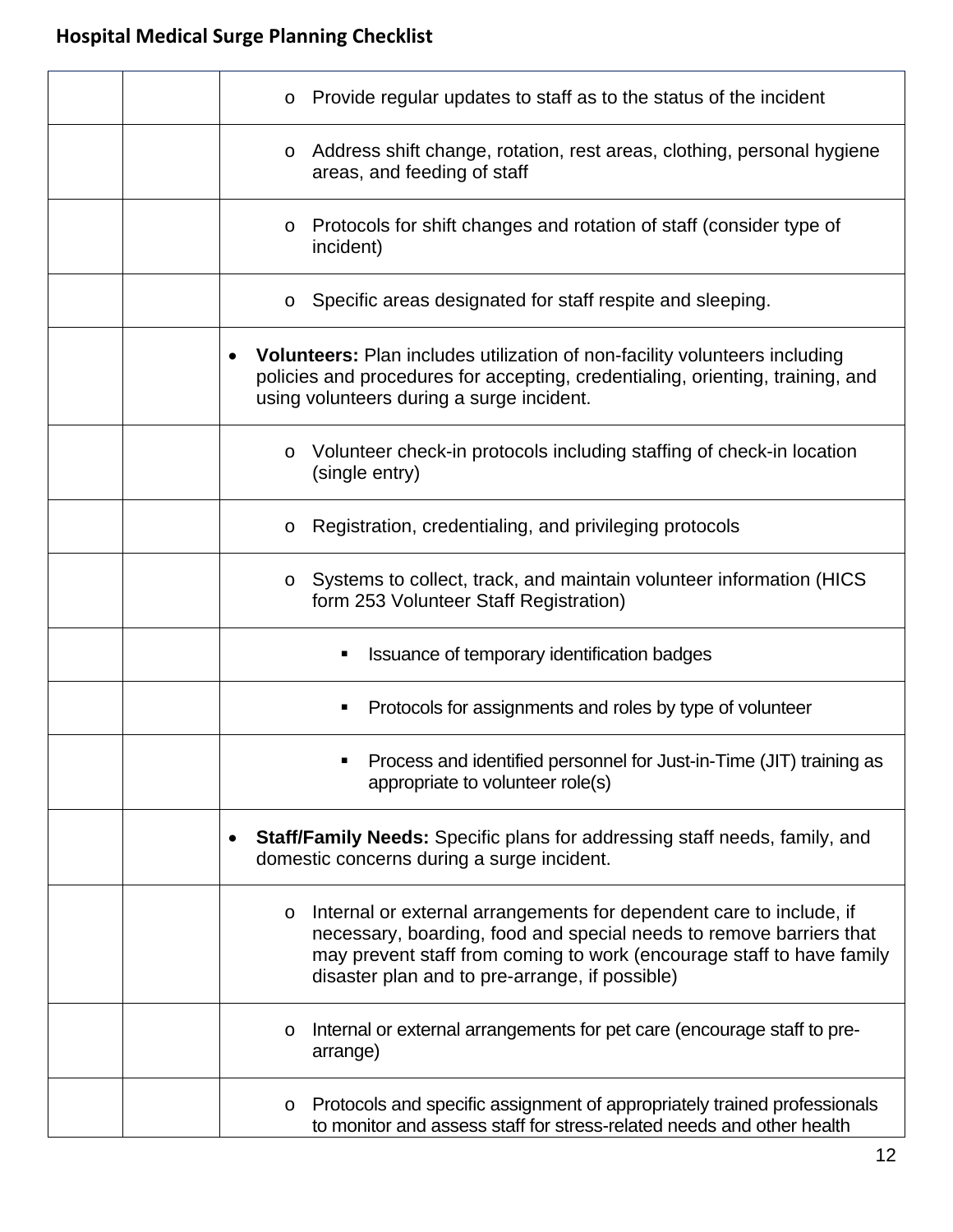|  | concerns                                                               |
|--|------------------------------------------------------------------------|
|  | o Provide hospital and community resource listings to support recovery |

## **4. Creating Surge Supplies**

| <b>Status</b> | <b>Location</b> | <b>Plan Elements</b>                                                                                                                                                                                  |
|---------------|-----------------|-------------------------------------------------------------------------------------------------------------------------------------------------------------------------------------------------------|
|               |                 | Plan addresses supplies, pharmaceuticals and equipment for patients and<br>staff for a significant surge incident.                                                                                    |
|               |                 | Essential supplies, pharmaceuticals and equipment have been identified and<br>٠<br>summarized (consider type of incident and patient age).                                                            |
|               |                 | Equipment (beds, cots, ventilators, IV pumps, etc.)<br>$\circ$                                                                                                                                        |
|               |                 | Supplies (linen, patient care supplies, clinical supplies)<br>$\circ$                                                                                                                                 |
|               |                 | Personal Protective Equipment (masks, respirators, gowns, gloves,<br>$\circ$<br>goggles, hand hygiene products)                                                                                       |
|               |                 | Pharmaceuticals (for treatment and prophylaxis (as needed) for<br>$\circ$<br>inpatients, staff, and family members)                                                                                   |
|               |                 | Blood and blood products<br>$\circ$                                                                                                                                                                   |
|               |                 | Food and water for patients, staff, families, and volunteers<br>$\circ$                                                                                                                               |
|               |                 | Plans to meet supply needs/requirements have been established (who, how,<br>where).                                                                                                                   |
|               |                 | Standard on-site hospital resources/supplies<br>$\circ$                                                                                                                                               |
|               |                 | Hospital caches (including pallets, trailers, and methods for<br>transportation/delivery)                                                                                                             |
|               |                 | Agreements with vendors for surge supplies (list of contacts and<br>$\circ$<br>deliverables) and list of alternative vendors (assume multiple<br>organizations have agreements with the same vendors) |
|               |                 | Agreements with local pharmacies and stores (list of contacts and<br>$\circ$                                                                                                                          |